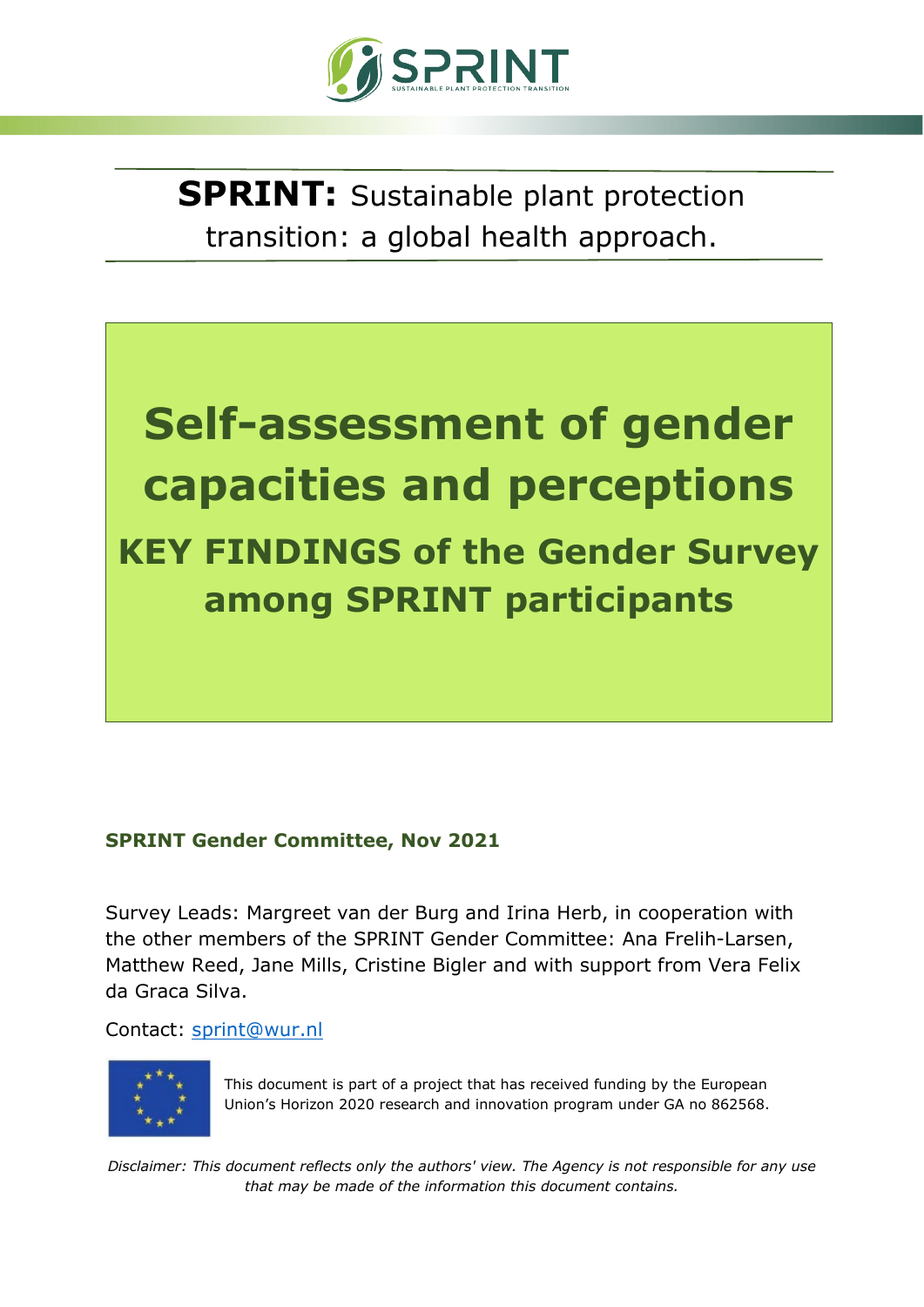

## **Contents**

| Understanding difference between equal representation and gender in content7 |  |
|------------------------------------------------------------------------------|--|
|                                                                              |  |
|                                                                              |  |
|                                                                              |  |
|                                                                              |  |
|                                                                              |  |
| ANNEX: Gender Survey Intro and Questions, Sept. 2021 10                      |  |

# <span id="page-1-0"></span>**List of figures**

| Figure 1 "Awareness of any gender policies in your organization" (N/A, no, yes) 5           |  |
|---------------------------------------------------------------------------------------------|--|
|                                                                                             |  |
| Figure 3 "The consideration of gender aspects in research content is relevant" by gender  6 |  |
| Figure 4 "I understand the difference of equal representation & treatment vs. gender in     |  |
|                                                                                             |  |
|                                                                                             |  |
|                                                                                             |  |
|                                                                                             |  |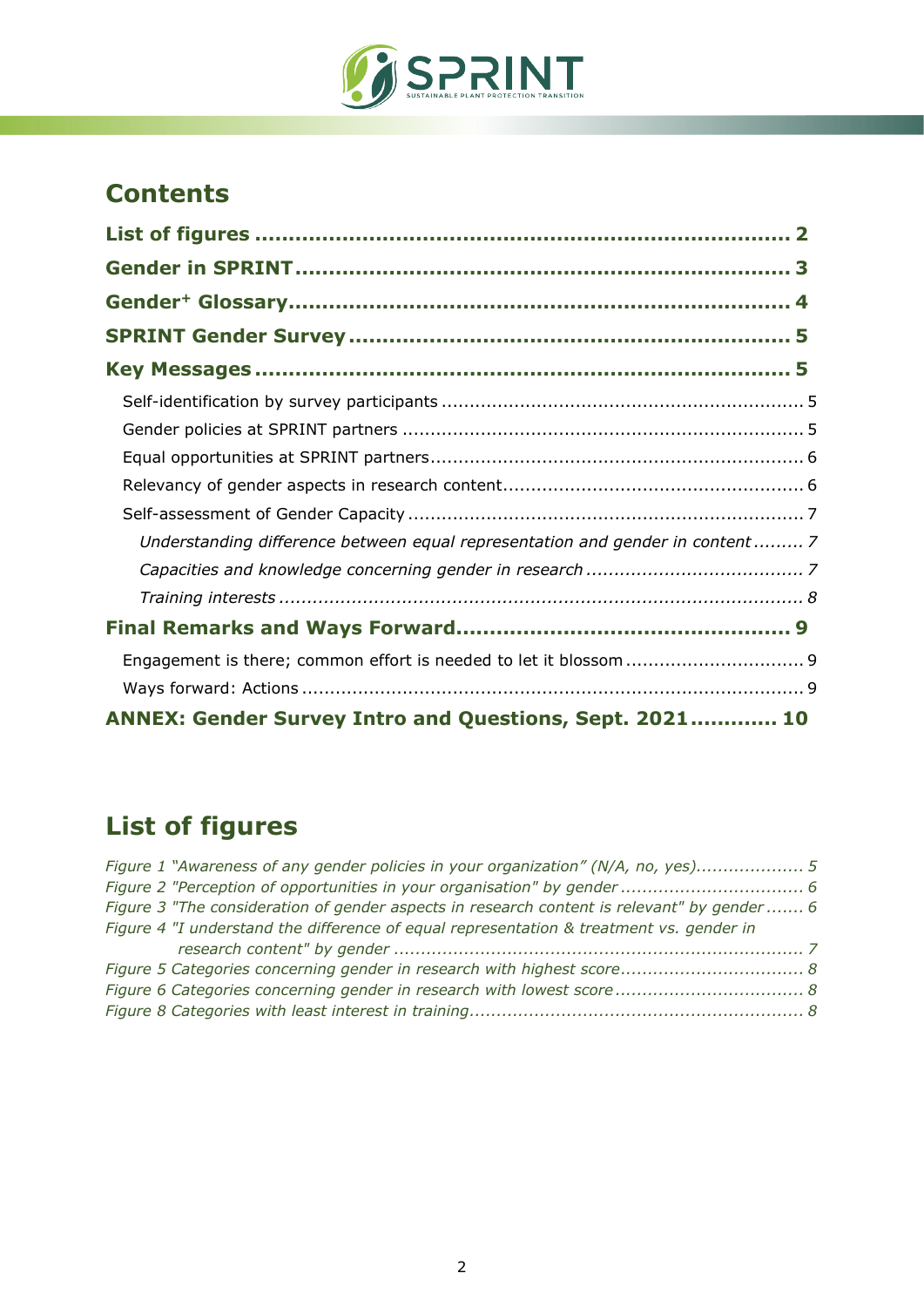

# <span id="page-2-0"></span>**Gender in SPRINT**

Aligned with EU policy, the SPRINT project is required to examine and foster its contribution to gender equality in academia and research.

**Three objectives for gender equality in research underpin the EC's strategy on gender equality** in research and innovation policy. These objectives conform to the objectives of the EU in the H2020 programme and speak to the Gender Equality Plans each institution will have in place by 2022:

- 1) Fostering equality in scientific careers
	- This objective considers the equality of opportunity that enables everyone with the talent and skills necessary to take research forward. By considering factors such as work-life balance and the organization's culture, the aim is for all to flourish equally.
	- **Within SPRINT**, this pertains to the institutional contexts of all partners
- 2) Ensuring gender balance in decision-making processes and bodies
	- Only by ensuring equal representation can we ensure that decisions reflect the spectrum of experiences and expertise necessary to make good decisions.
	- **Within SPRINT**, this means to strive for gender equality concerning the design and enactment of the project partnerships, collaborations and contents
- 3) Integrating the gender dimension in research and innovation content
	- For research to be relevant and practicable, it needs to respond to the diverse needs of society. Research that reflects only a narrow set of experiences risks missing important insights and producing outcomes that are not actionable.
	- **Within SPRINT**, this obliges to optimize scientific robustness and effective sustainable impact by including the gender dimension in research design. We will use gender-sensitive frameworks, data collection techniques, and analysis to achieve these.
	- SPRINT's communication activities will strive to reflect the diversity of participants and experiences.

**The SPRINT Gender Committee,** is tasked to guide and support the SPRINT consortium in implementing the EC's requirements concerning gender equality.

In doing so, we apply an intersectional approach. This means that we recognize the heterogeneity among women and among men; it therefore expands the gender focus into its intersection with other socially valued dimensions such as race, ethnicity, class/wealth, age/generation, locality, civic status, health status, sexual orientation.

#### **Supportive resources:**

- **EIGE Gear tool website and pdf:** [Gender Equality in Academia and Research;](http://eige.europa.eu/gender-mainstreaming/toolkits/gear/objectives-gender-equality-research)
- **Brochure and resources in relation to Horizon Europe:** [EU website;](https://ec.europa.eu/info/research-and-innovation/strategy/gender-equality-research-and-innovation_en) [Brochure;](https://op.europa.eu/en/web/eu-law-and-publications/publication-detail/-/publication/c0b30b4b-6ce2-11eb-aeb5-01aa75ed71a1) Gendered innovations 2 – [How inclusive analysis contributes to research and innovation:](https://op.europa.eu/en/publication-detail/-/publication/33b4c99f-2e66-11eb-b27b-01aa75ed71a1/language-en)  [policy review](https://op.europa.eu/en/publication-detail/-/publication/33b4c99f-2e66-11eb-b27b-01aa75ed71a1/language-en)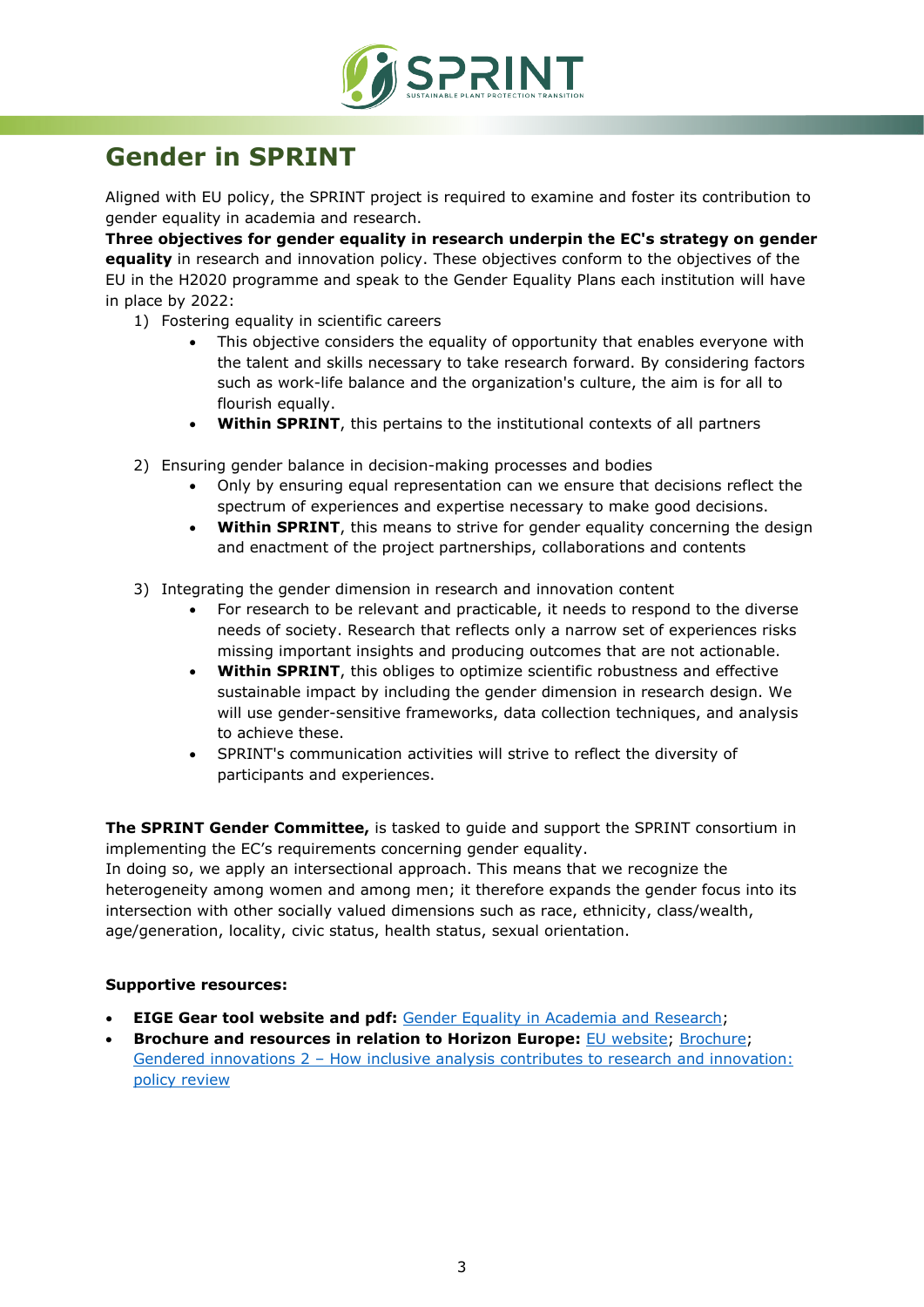

# <span id="page-3-0"></span>**Gender+ Glossary**

SEX refers to the biologically determined characteristics. As such, sex is globally understood as the classification of living beings as male, female, or intersex. (based on EC 2014)

GENDER refers to the social construction of women and men, of femininity and masculinity, which varies in time and place, and between cultures. (EC 2014)

GENDER RELATIONS are the ways in which a society defines rights, responsibilities and the identities of men and women in relation to one another. Gender relations are based on power and negotiations, and gender roles are closely linked, influencing the definition and development of one another. (FAO 2012)

GENDER NORMS refer to the gender dimensions of social norms, or the societal expectations of how men and women ought to behave in their everyday affairs. Social norms also "structure social interactions in ways that allow social actors to gain the benefits of joint activity. And they determine in significant ways the distribution of the benefits of social life" (Petesch et al. 2018, with reference to Knight and Ensminger 1998).

GENDER+ DIMENSION or INTERSECTIONALITY acknowledges the heterogeneity among women, among men and among non-binary genders by examining the gender dimension as intersecting with other social dimensions to which binary and hierarchical social values are attached as to gender. Examples of such dimensions intersecting with the sex/gender dimension are age/generation, class/wealth, race/ethnicity, geographical location (e.g. urban/rural), religion, civic status, sexual orientation, health status. Identities, relations and institutional structures often reflect the value loaded attributions and internalisations to these dimensions which possibly complicate and aggravate gender inequalities.

GENDER EQUALITY refers to the situation where individuals of all sexes are free to develop their personal abilities and make choices without the limitations imposed by strict gender roles or norms. The different behaviours, aspirations and needs of women and men are considered, valued and favoured equally. (based on EC 2014)

GENDER-SENSITIVITY implies taking an approach that addresses societal and cultural factors involved in gender-based exclusion and discrimination (based on EIGE glosarry)

EQUAL OPPORTUNITY indicates the absence of barriers to economic, political and social participation on the grounds of sex, often intersecting with other socially made distinctions. Such barriers are often indirect, difficult to discern and caused by structural phenomena and social representations that have proved particularly resistant to change. Equal opportunities, which is founded on the rationale that a whole range of actions are necessary to redress deepseated sex and gender-based as well as other inequities, should be distinguished from equal treatment, which merely implies avoiding direct discrimination. (based on EC 2014)

GENDER MAINSTREAMING refers to the systematic integration of equal opportunities for women and men into the organization and its culture and into all programmes, policies and practices; into ways of seeing and doing. (EU Commission, 2000)

EMPOWERMENT refers to the access to resources and development of personal capacities to be able to participate actively in shaping one's own life and that of the community in economic, social and political terms. (European Commission 1998)

MONITORING and EVALUATION (M&E) refers to the continuous assessment of programmatic implementation in relation to agreed schedules and of the use of inputs, infrastructure, and services, and its periodic assessment of the relevance, performance, efficiency, and impact (expected and unexpected) in relation to stated objectives.. (based on WB 2012)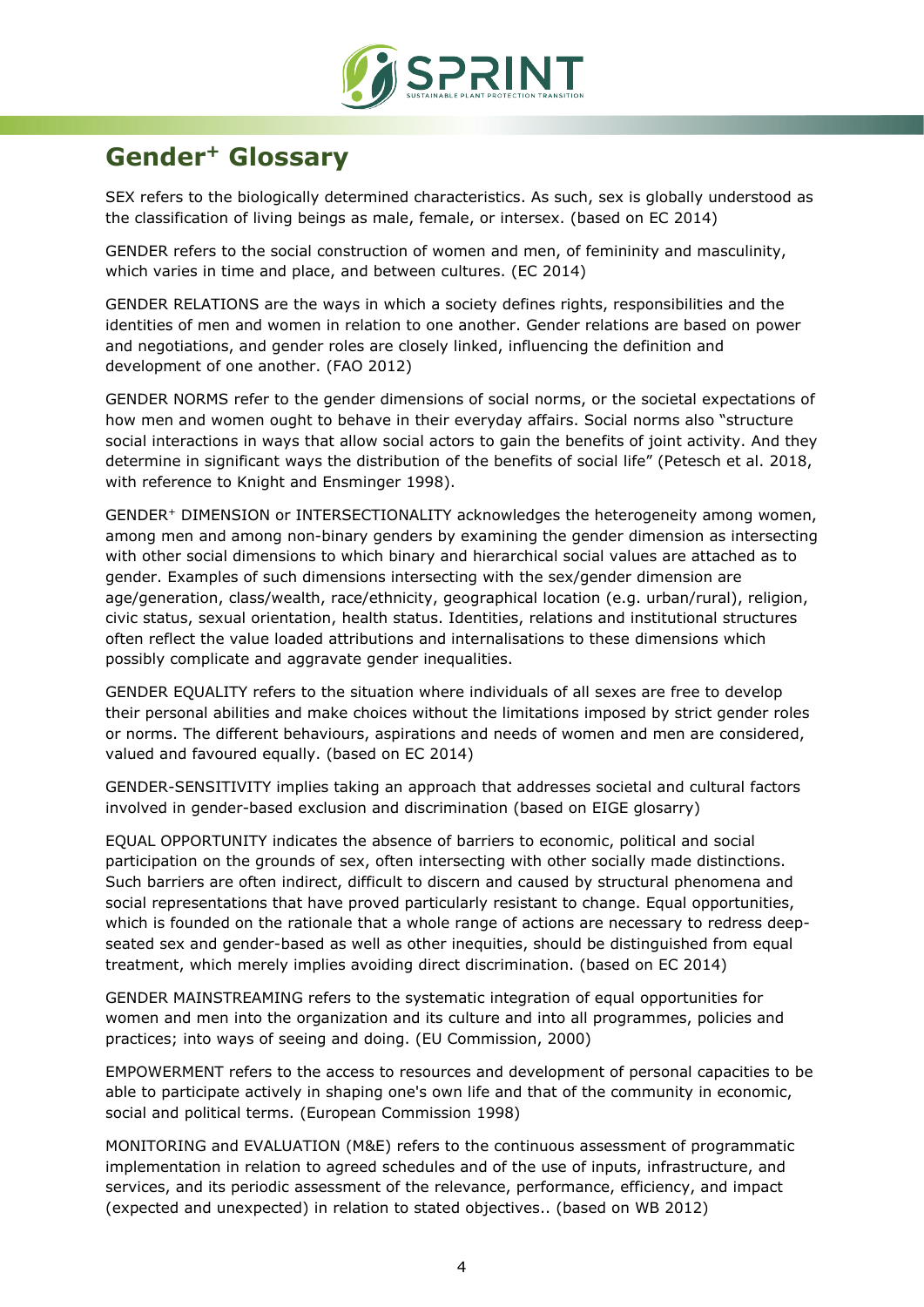

## <span id="page-4-0"></span>**SPRINT Gender Survey**

In Oct. 2021, all SPRINT project participants (ca 180) received a link to the gender survey. The aim was to establish a baseline of their institutional and individual gender capacity and gender perceptions through their self-assessment to be followed up by:

- building on a trajectory for support and possibly training options
- reviewing at various stages the achievements reached and adjustments where needed
- reporting at the end what has been achieved, what opportunities have been taken and constraints overcome, what has been learnt and what recommendations to give to similar projects in the future.

#### **Output**

- $\checkmark$  84 responses; 180 sent links, this is ample 46 %
- $\checkmark$  About 1/3<sup>rd</sup> of participants did not disclose their gender which limits the analysis

## <span id="page-4-1"></span>**Key Messages**

### <span id="page-4-2"></span>Self-identification by survey participants

 The **gender distribution** of all survey participants is unclear since  $1/3^{rd}$  did not disclose any gender identity.

Women are slightly in the majority among who did.

- **Gender identities:** participants identify in majority as women (36%); then none (32%), men (30%) and non-binary (2%)
- **Marginalized groups in the consortium:** 9,5 % participants considered themselves as belonging to a marginalized group due to: sexual orientation, ethnicity/race or low income (n=8)

## <span id="page-4-3"></span>Gender policies at SPRINT partners

- **Half** of the survey participants **report their institutions have gender policies in place**
- **A third** of the survey participants **do not know of gender policies at their institution**



### Gender policies in the institutions



*Figure 1 "Awareness of any gender policies in your organization" (N/A, no, yes)*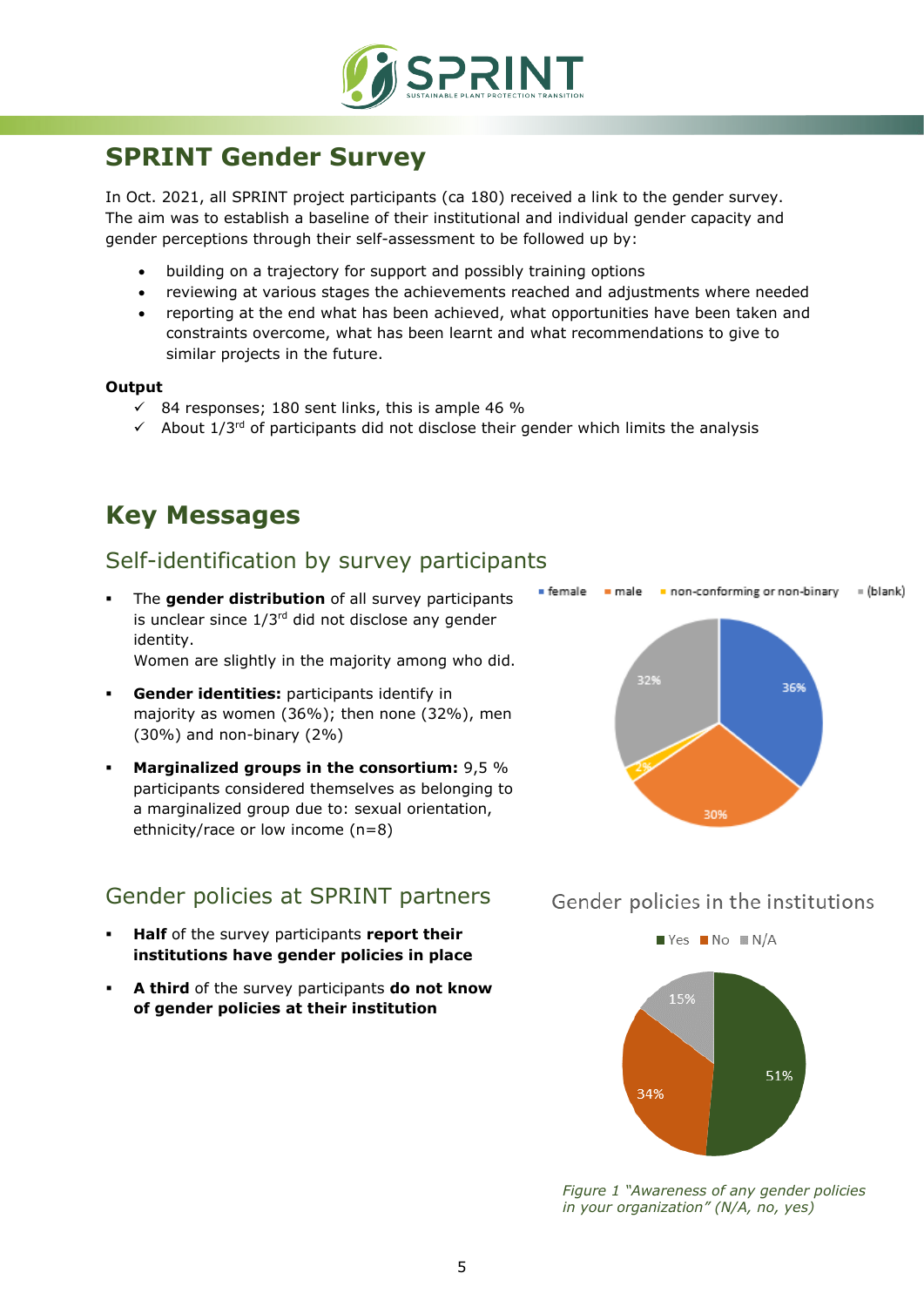

## <span id="page-5-0"></span>Equal opportunities at SPRINT partners

- **68% think equal opportunities for men and women prevail in their institution**; more men than women are among them.
- **Of the minority of 32%, ca 27%** thinks **men have more opportunities** than women in their institution**; the other ca 5%** thinks **women have more opportunities.** Of this minority group, **all identifying as women and non-conforming/binary (46% / 6%) state men have more opportunities; most of 36% men too (22%), but (11%)** say **women have more opportunities.**[1](#page-5-2)



*Figure 2 "Perception of opportunities in your organisation" by gender*

### <span id="page-5-1"></span>Relevancy of gender aspects in research content

- **Over one third (38%) supports** the consideration of gender aspects in research content (fully yes/rather yes); **13% disagree** (rather not/not at all).
- **Almost half (49%) did not respond** to the question (N/A)
- **More men than women found it rather not or not at all relevant** to consider gender aspects in research content; **no woman thinks it is not relevant at all**



*Figure 3 "The consideration of gender aspects in research content is relevant" by gender*

<span id="page-5-2"></span> $1$  These numbers do not include the 15% people who didn't disclose their gender identity; For another question on fair and equal treatment in more specific fields, about the half of the survey participants articulated any answer for their own institution; only ca 20% in relation to their project team.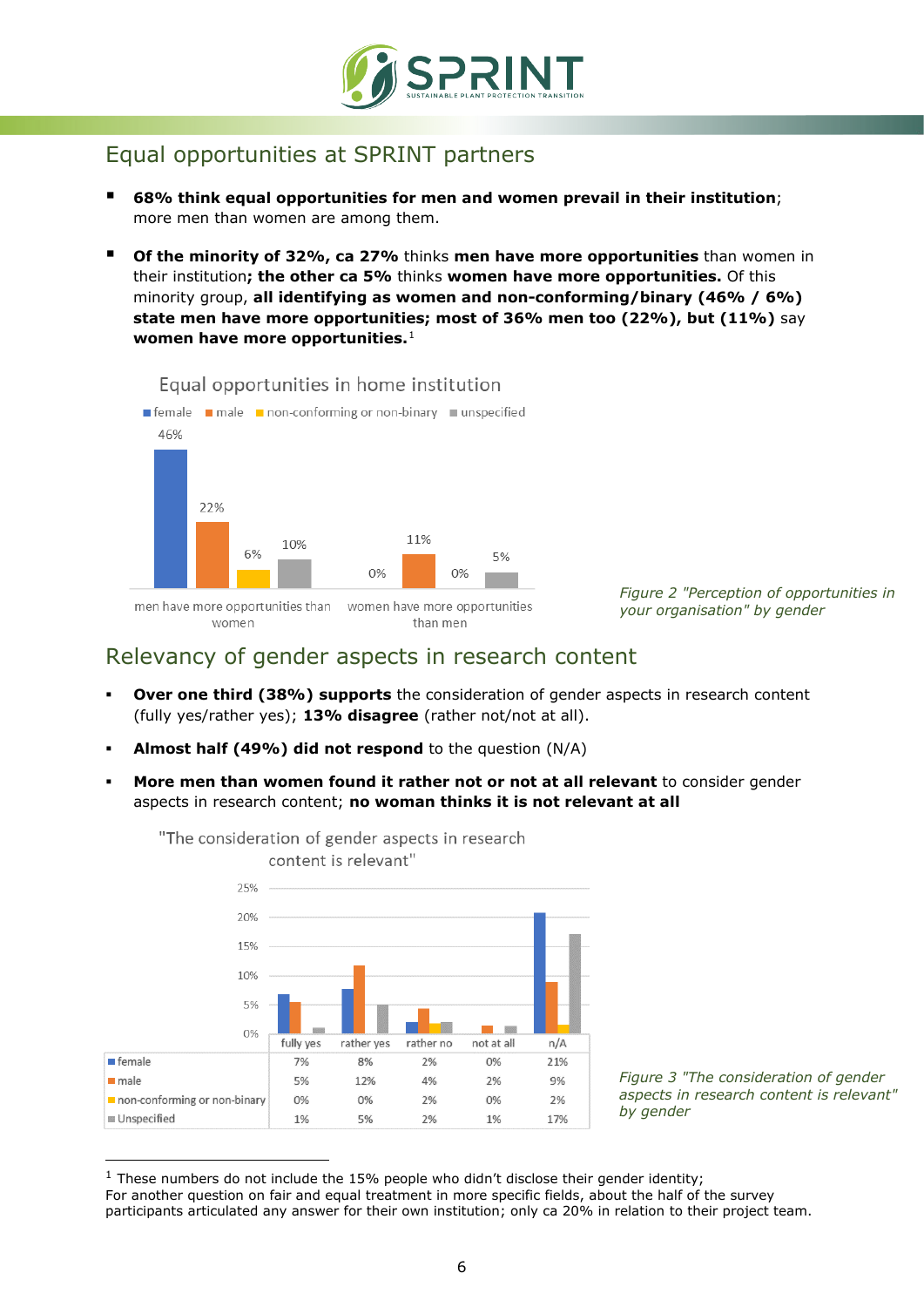

## <span id="page-6-0"></span>Self-assessment of Gender Capacity

**Participants vary in aspects of their capacity concerning gender in research, though is overall limited**

- Generally, **30% of the participants feel they can distinguish** between equal representation and treatment vs gender in research content; 26% said they can not
- While some men feel confident to fully distinguish between equal representation and treatment in the work place and gender integration into research content, no woman has clicked 'fully yes'
- Only 13% have participated in a gender training

#### <span id="page-6-1"></span>Understanding difference between equal representation and gender in content



"I understand the difference of equal

*Figure 4 "I understand the difference of equal representation & treatment vs.* 

*gender in research content" by gender*

### <span id="page-6-2"></span>Capacities and knowledge concerning gender in research

#### **Capacities and knowledge concerning gender in research vary according to topic [2](#page-6-3)** (see graphs below)

<span id="page-6-3"></span> $<sup>2</sup>$  The survey asked about i) Gender-sensitive considerations to problem statements, research questions,</sup> contexts, definition of possible users and stakeholders and impacts; ii) Collection and cross-analysis of sexdisaggregated data; iii) Analysis and interpretation of gender differentiated research findings; iv) Unpackaging and preventing gender bias in communication and dissemination strategies and materials; v) Unpacking and preventing gender bias in stakeholder consultation; vi) Gender-responsive budgeting and tracking of resources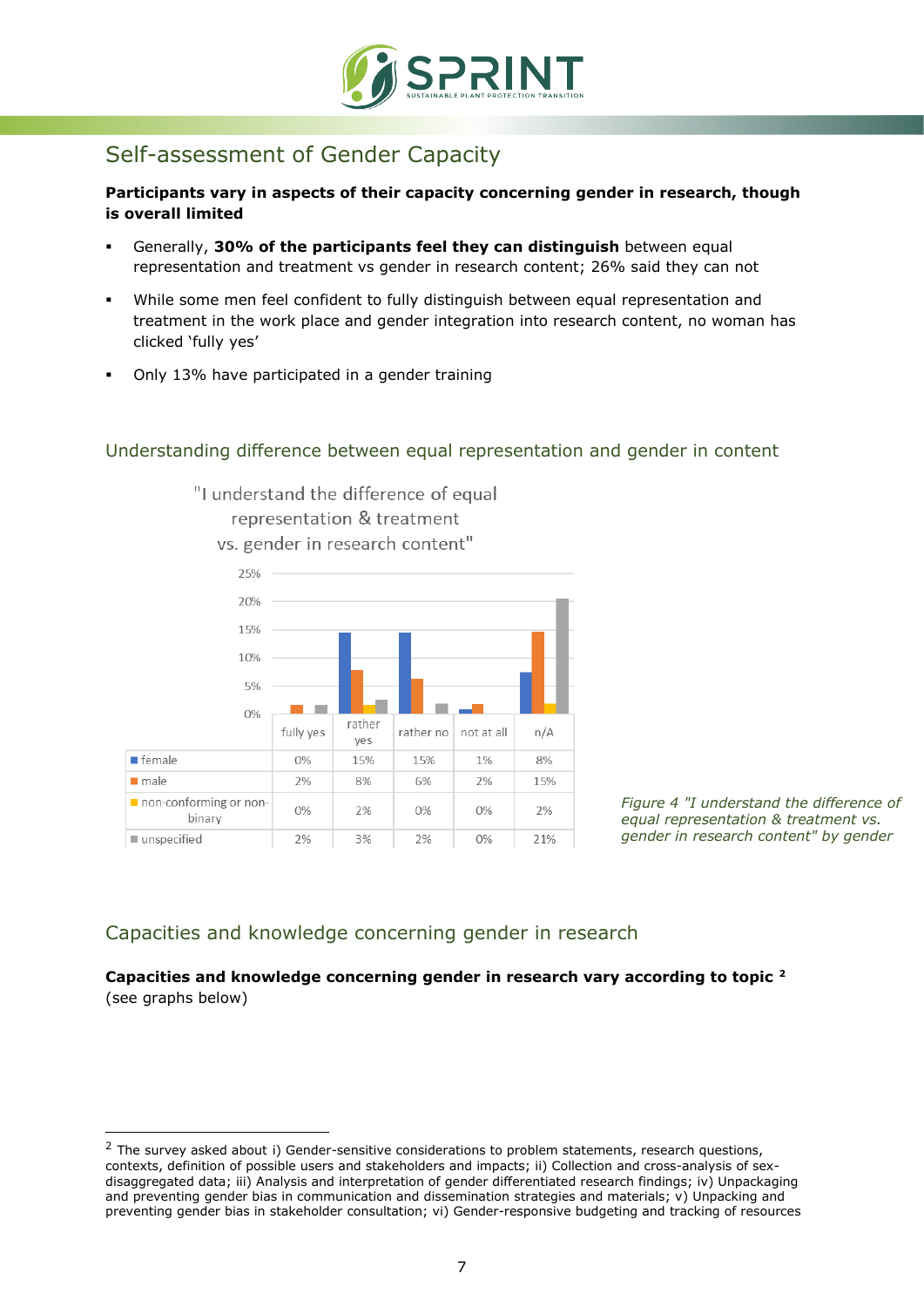



*Figure 5 Categories concerning gender in research with highest score Figure 6 Categories concerning* 

*gender in research with lowest score*

### <span id="page-7-0"></span>Training interests

#### **Consortium members are generally keen to receive training on gender-related aspects**



*Figure 7 Categories with highest interest in training Figure 7 Categories with least interest in training*

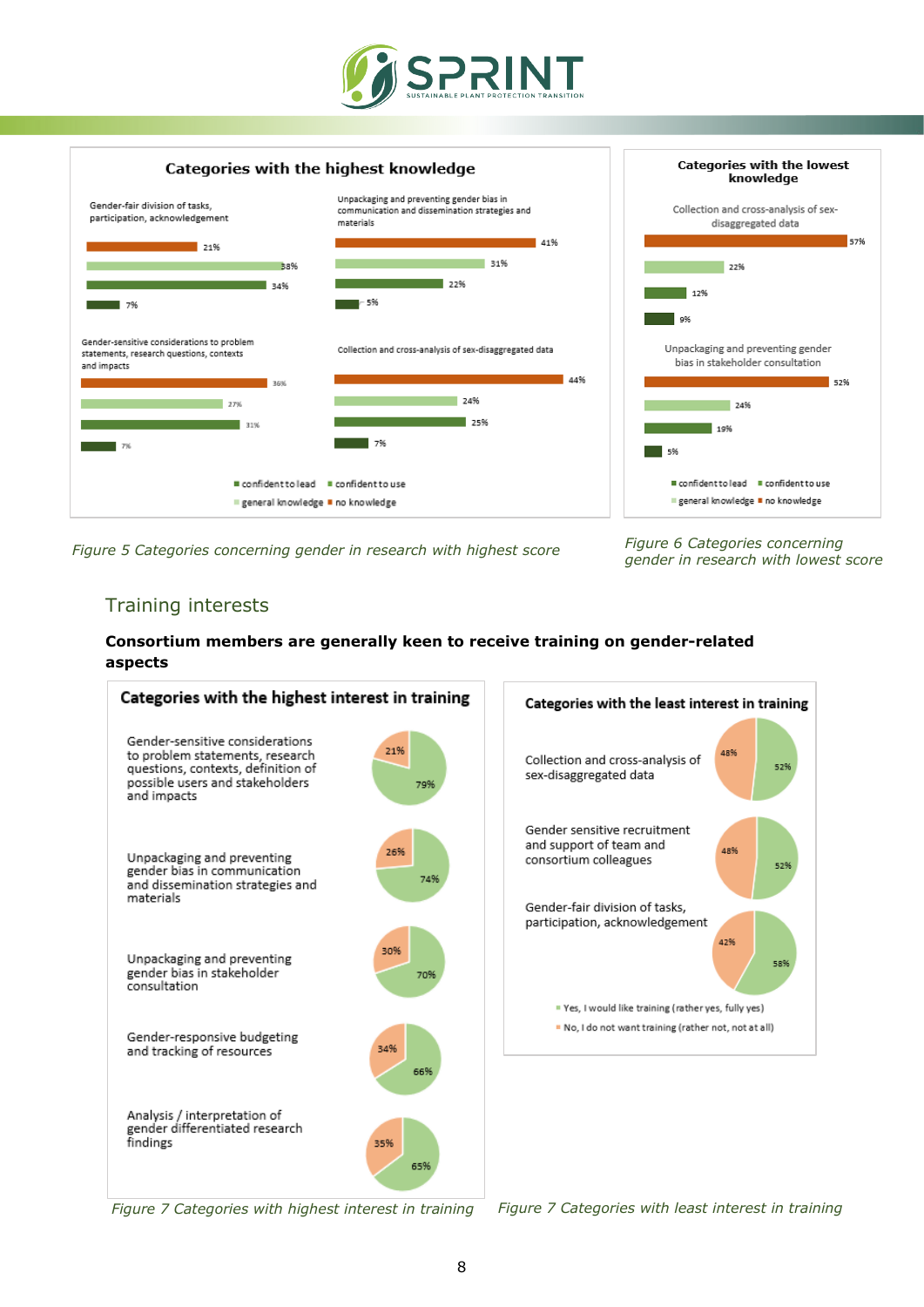

## <span id="page-8-0"></span>**Final Remarks and Ways Forward**

<span id="page-8-1"></span>Engagement is there; common effort is needed to let it blossom

The survey shows that quite some SPRINT participants are fully engaged with the project's commitment to foster gender equality.

Common effort is needed to have all SPRINT participants collaborate and actively support the commitments SPRINT made, and to expand the gender<sup>+</sup> capacity to enable them.

- **Almost half (46%) of the SPRINT participants engaged** by taking time to fill in the questionnaire; since it is part of the SPRINT tasks, common effort is needed to engage the other half too.
- **Survey participants like to receive specific gender support or training** (from 30- 45%) in relation to their self-assessment of their gender capacities
- **1/3rd of the survey participants refrained from disclosing their gender**. Given the project's commitment to foster gender equality, not disclosing any gender is in effect obstructive to the survey analysis. When continued, it hinders the project outcomes and work tasked to the SPRINT gender committee.

## <span id="page-8-2"></span>Ways forward: Actions

- **Inclusion of a wider range of dimensions of inequalities as intersecting with the gender dimension**, esp. race/ethnicity and wealth/class beyond direct EU requirements of diverse genders, research position/age.
- **Round of talks with WP leaders** to explore for their work package:
	- $\circ$  Aspects of gender<sup>+</sup> integration in the work collaboration and contents
	- o Optimal modalities for gender support and/or training
- **Specific gender+ trainings at consortium level or multi-WPs level** based on the round of talks with WP leaders and survey findings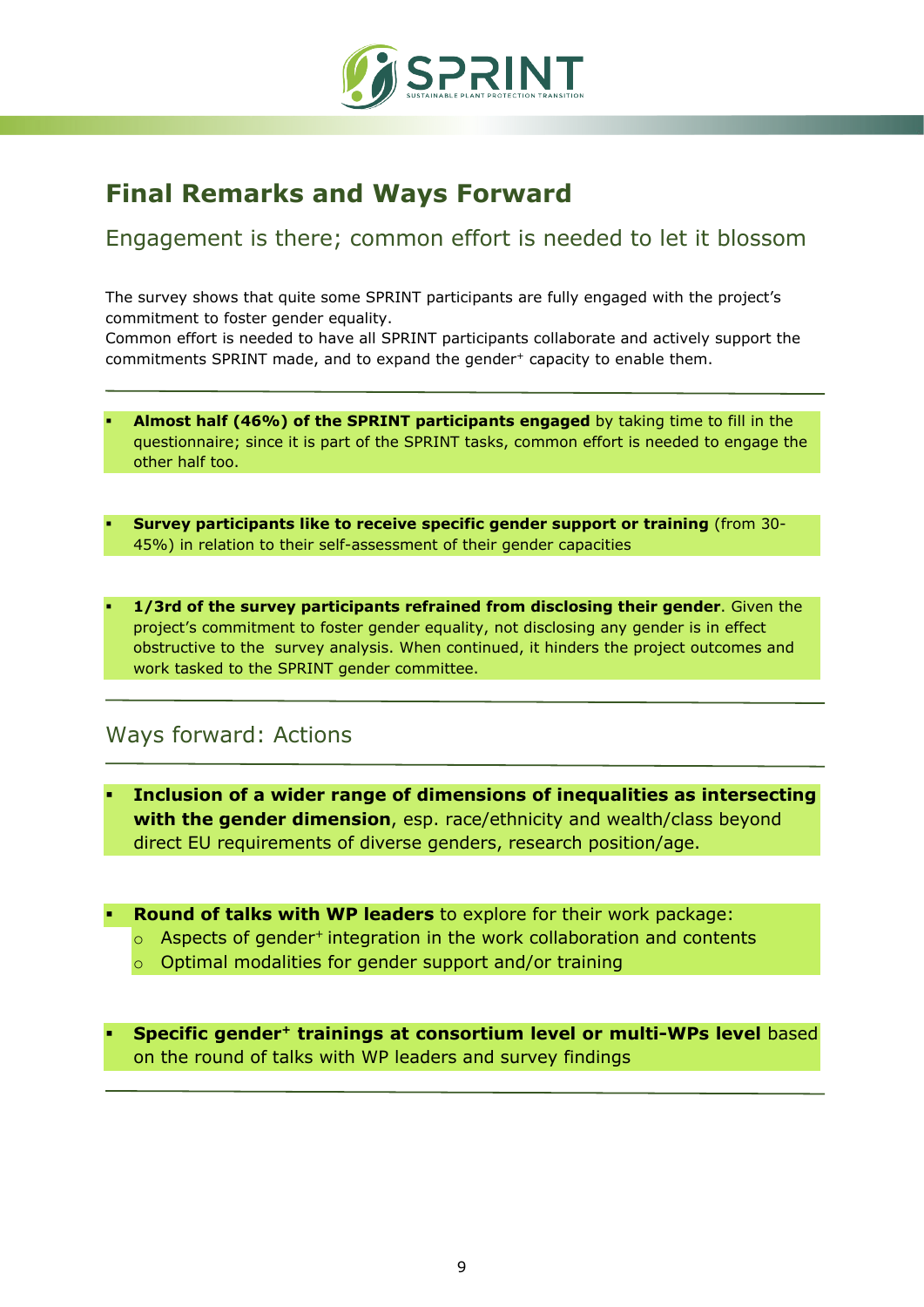

### **ANNEX: GENDER SURVEY Intro and Questions, Sept. 2021**

#### **INTRODUCTION**

Aligned with EU and WUR policy, our SPRINT project is required to examine and foster its contribution to gender equality in academia and research.

Three objectives for gender equality in research underpin the European Commission's strategy on gender equality in research and innovation policy:

- *Fostering equality in scientific careers*;
- *Ensuring gender balance in decision-making processes and bodies*;
- <span id="page-9-0"></span>• *Integrating the gender dimension in research and innovation content*,

Within EU projects, such as SPRINT, the major contexts for fostering these objectives are the institutional environment of all partners as well as the design and enactment of the project partnership and collaboration. To be able to meaningfully foster and monitor the process several activities were included in the GA of the project as a questionnaire in the beginning phase of the project.

Below you find the project's gender questionnaire asking about your knowledge and perceptions in these three categories so we can

NOW: build a baseline where we stand now

FOLLOW UP with a trajectory for support and possibly training options

REVIEW AT VARIOUS STAGES how we have advanced in the various objectives and adjust strategies where needed

REPORT at the end what has been achieved, what opportunities have been taken and constraints overcome, what we learnt and what recommendations to give to similar projects in the future.

In line with the new guidelines for Horizon Europe, the SPRINT gender team wishes to recognize in its work the heterogeneity among women and among men; it therefore expands the gender focus into its intersection with other socially valued dimensions such as race, ethnicity, class/wealth, age/generation, locality, civic status, health status, sexual orientation. Some call this a gender<sup>+</sup> or intersectional approach. This is also why we ask you at the end for some background details to enable us to cross-analyse the findings.

**Please be assured that we - in line with the European privacy rules on data - will not expose any detailed findings that would allow individual recognition.**

See as well:

**EIGE Gear tool website and pdf**[: Gender Equality in Academia and Research](https://eige.europa.eu/gender-mainstreaming/toolkits/gear/objectives-gender-equality-research) [\(https://eige.europa.eu/gender-mainstreaming/toolkits/gear/objectives-gender](https://eige.europa.eu/gender-mainstreaming/toolkits/gear/objectives-gender-equality-research)[equality-research\)](https://eige.europa.eu/gender-mainstreaming/toolkits/gear/objectives-gender-equality-research); **Brochure and resources in relation to Horizon Europe :** [EU-website;](https://ec.europa.eu/info/research-and-innovation/strategy/gender-equality-research-and-innovation_en) [Brochure;](https://op.europa.eu/en/web/eu-law-and-publications/publication-detail/-/publication/c0b30b4b-6ce2-11eb-aeb5-01aa75ed71a1) [Gendered innovations 2. How inclusive analysis contributes to research and](https://op.europa.eu/en/publication-detail/-/publication/33b4c99f-2e66-11eb-b27b-01aa75ed71a1/language-en)  [innovation : policy review](https://op.europa.eu/en/publication-detail/-/publication/33b4c99f-2e66-11eb-b27b-01aa75ed71a1/language-en)

#### **FOSTERING GENDER EQUALITY IN YOUR INSTITUTION AND PROJECT COLLABORATION**

#1. Are you aware of any gender policies, strategies, and/or gender focal points or networks in place in your current organization?

0 No.

0 Yes. Please, specify regarding which areas

0 Safe and respectful working culture 0 Recruitment & promotion 0 Work-life balance 0 Payment 0 Governance, representation and decision-making 0 Research & education  $0$  Other

#2: In your current organization, please tell us whether you strongly feel that men and women are treated fairly and/or equally regarding:

- 0 Safe and respectful working culture:
- 0 Recruitment & promotion:
- 0 Work-life balance:
- 0 Payment:
- 0 Governance, representation, decision-making
- 0 Other, ..............

For each question: Scale 1-4 fully yes, rather yes, rather no, fully no

#3: In your organization, do you think that men have more, fewer or the same opportunities to advance as women?

- 0 women and men have the same opportunities
- 0 women have more opportunities than men
- 0 men have more opportunities than women

#4: Have you ever thought your gender has played a role in you missing out on a raise, promotion, key assignment, or chance to get ahead?

0 yes, please give an example......................................................... 0 no

#5: Regarding your project work team, please tell us whether you strongly feel that men and women are treated fairly and/or equally regarding: